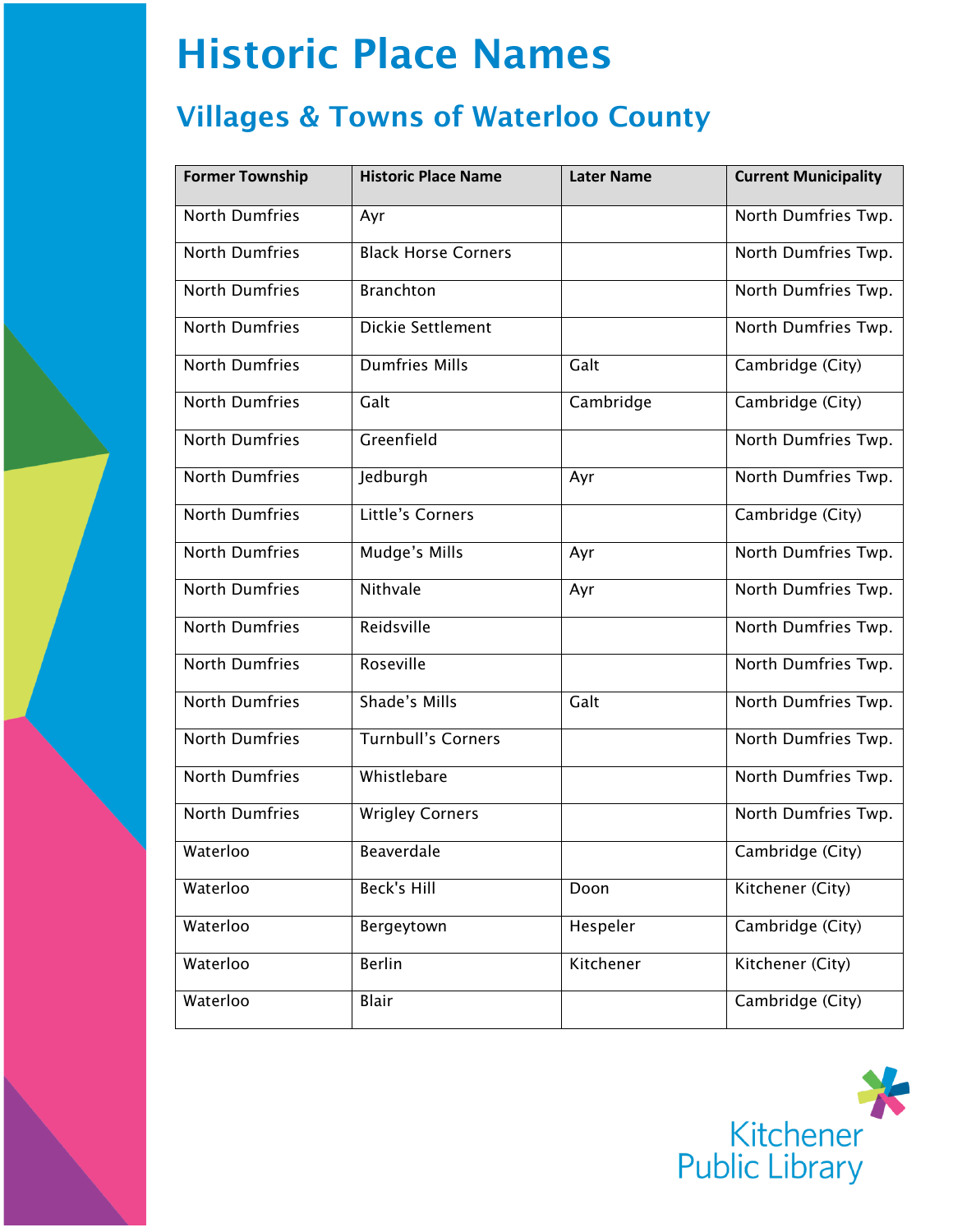| <b>Former Township</b> | <b>Historic Place Name</b>             | <b>Later Name</b>   | <b>Current Municipality</b> |
|------------------------|----------------------------------------|---------------------|-----------------------------|
| Waterloo               | <b>Bleams Mills</b>                    | <b>German Mills</b> | Kitchener (City)            |
| Waterloo               | Bloomingdale                           |                     | Woolwich Twp.               |
| Waterloo               | <b>Breslau</b>                         |                     | Woolwich Twp.               |
| Waterloo               | Bridgeport                             |                     | Kitchener (City)            |
| Waterloo               | <b>Bridgeville</b>                     | Freeport            | Kitchener (City)            |
| Waterloo               | <b>Buck's Hill</b>                     |                     | Waterloo (City)             |
| Waterloo               | Cambridge                              | Bridgeport          | Kitchener (City)            |
| Waterloo               | Cambridge Mills                        | Preston             | Cambridge (City)            |
| Waterloo               | Carlisle                               | Blair               | Cambridge (City)            |
| Waterloo               | Carnydale                              |                     | Kitchener (City)            |
| Waterloo               | Centreville                            |                     | Kitchener (City)            |
| Waterloo               | Chicopee (or Chicopee<br>Mills)        |                     | Kitchener (City)            |
| Waterloo               | Chicopee Hill (landform)               |                     | Kitchener (City)            |
| Waterloo               | Covered Bridge                         | <b>Blair</b>        | Cambridge (City)            |
| Waterloo               | <b>Crowsfoot Corners</b>               |                     | Woolwich Twp.               |
| Waterloo               | Delview (or Dellvue)<br>(railway stop) |                     | Kitchener (City)            |
| Waterloo               | Doon                                   |                     | Kitchener (City)            |
| Waterloo               | Durhamville                            | Blair               | Cambridge (City)            |
| Waterloo               | <b>East Preston</b>                    | Preston             | Cambridge (City)            |
| Waterloo               | Ebytown                                | Kitchener           | Kitchener (City)            |
| Waterloo               | Edenburg (or Edinburgh)                | <b>German Mills</b> | Kitchener (City)            |
| Waterloo               | <b>English Settlement</b>              | Doon                | Kitchener (City)            |
| Waterloo               | Erbsville                              |                     | Waterloo (City)             |
| Waterloo               | <b>Fisher Mills</b>                    |                     | Cambridge (City)            |
| Waterloo               | Freeport                               |                     | Kitchener (City)            |
| Waterloo               | Freiburg                               |                     | Woolwich Twp.               |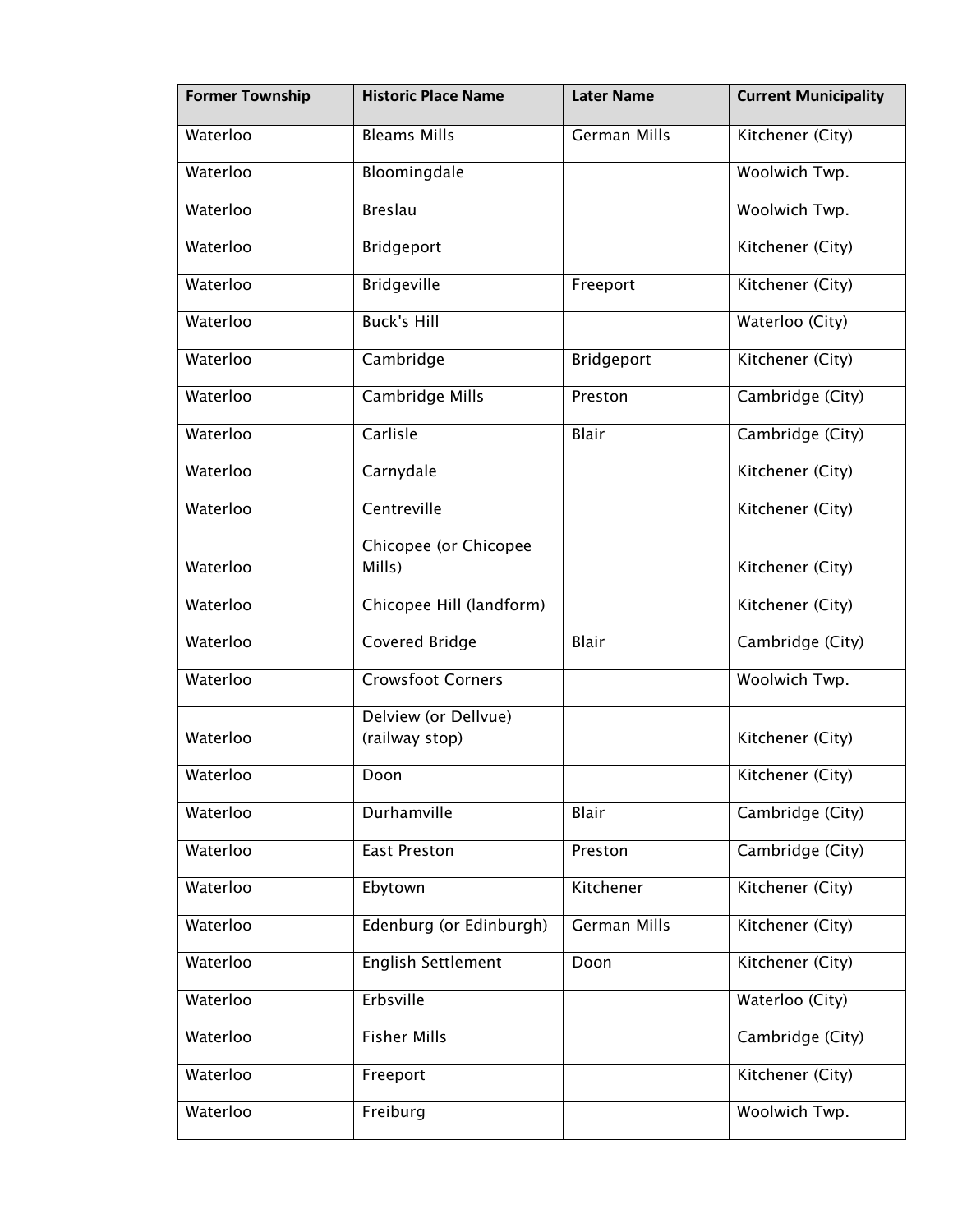| <b>Former Township</b> | <b>Historic Place Name</b>         | <b>Later Name</b>   | <b>Current Municipality</b> |
|------------------------|------------------------------------|---------------------|-----------------------------|
| Waterloo               | German Mills                       |                     | Kitchener (City)            |
| Waterloo               | Glasgow (or Glasgow<br>Mills)      | Bridgeport          | Kitchener (City)            |
| Waterloo               | Glenchristie                       |                     | Woolwich Twp.               |
| Waterloo               | Idylwild Station (railway<br>stop) |                     | Cambridge (City)            |
| Waterloo               | Jewsburg                           | <b>German Mills</b> | Kitchener (City)            |
| Waterloo               | Kingsdale                          |                     | Kitchener (City)            |
| Waterloo               | Kossuth                            |                     | Woolwich Twp.               |
| Waterloo               | Lancaster                          | Bridgeport          | Kitchener (City)            |
| Waterloo               | Lexington                          |                     | Waterloo (City)             |
| Waterloo               | Little Paradise                    |                     | Kitchener (City)            |
| Waterloo               | Maple Lane Stop (railway<br>stop)  |                     | Kitchener (City)            |
| Waterloo               | Maryhill                           |                     | Woolwich Twp.               |
| Waterloo               | <b>Mount Pleasant</b>              | Kitchener           | Kitchener (City)            |
| Waterloo               | Natchez                            |                     | Kitchener (City)            |
| Waterloo               | New Aberdeen                       |                     | Kitchener (City)            |
| Waterloo               | <b>New Carlisle</b>                | Blair               | Cambridge (City)            |
| Waterloo               | New Germany                        | Maryhill            | Woolwich Twp.               |
| Waterloo               | New Hope                           | Hespeler            | Cambridge (City)            |
| Waterloo               | Nine Pines                         |                     | Kitchener (City)            |
| Waterloo               | Oregon                             | Doon                | Kitchener (City)            |
| Waterloo               | Parkway                            | <b>German Mills</b> | Kitchener (City)            |
| Waterloo               | Preston                            | Cambridge           | Cambridge (City)            |
| Waterloo               | Riverbank                          |                     | Woolwich Twp.               |
| Waterloo               | Rosendale                          |                     | Woolwich Twp.               |
| Waterloo               | Rummelhardt                        |                     | Waterloo (City)             |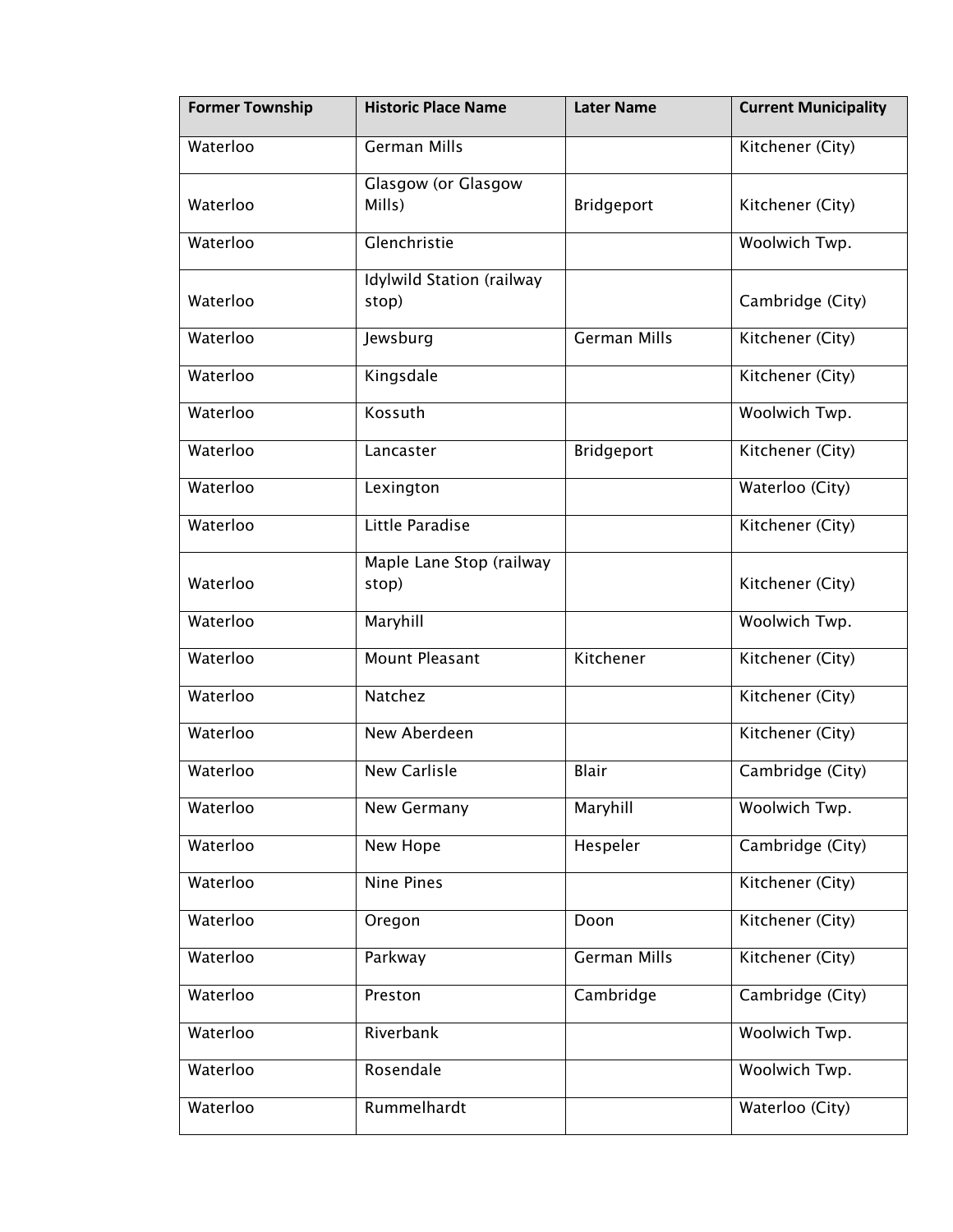| <b>Former Township</b> | <b>Historic Place Name</b> | <b>Later Name</b> | <b>Current Municipality</b> |
|------------------------|----------------------------|-------------------|-----------------------------|
| Waterloo               | Sandhills                  | Kitchener         | Kitchener (City)            |
| Waterloo               | Shantz Hill                |                   | Cambridge (City)            |
| Waterloo               | Shantz Lane                |                   | Kitchener (City)            |
| Waterloo               | <b>Shantz Station</b>      |                   | Woolwich Twp.               |
| Waterloo               | Shoemaker's Mills          | Bridgeport        | Kitchener (City)            |
| Waterloo               | Speedslee                  |                   | Cambridge (City)            |
| Waterloo               | Speedsville                |                   | Cambridge (City)            |
| Waterloo               | <b>Steam Town</b>          |                   | Kitchener (City)            |
| Waterloo               | Strasburg                  |                   | Kitchener (City)            |
| Waterloo               | Sunnyside                  | Kingsdale         | Kitchener (City)            |
| Waterloo               | <b>Toll Bridge</b>         | Freeport          | Kitchener (City)            |
| Waterloo               | <b>Tow Town</b>            | Doon              | Kitchener (City)            |
| Waterloo               | <b>Trussler's Corners</b>  |                   | Kitchener (City)            |
| Waterloo               | Tuck's Hill (landform)     |                   | Cambridge (City)            |
| Waterloo               | Two Bridges                |                   | Kitchener (City)            |
| Waterloo               | Wanners                    |                   | Cambridge (City)            |
| Waterloo               | Waterloo                   |                   | Waterloo (City)             |
| Waterloo               | Williamsburg               |                   | Kitchener (City)            |
| Waterloo               | Zion's Church              |                   | Cambridge (City)            |
| Wellesley              | Bamberg                    |                   | Wellesley Twp.              |
| Wellesley              | Crosshill                  |                   | Wellesley Twp.              |
| Wellesley              | Dorking                    | New Bethlehem     | Wellesley Twp.              |
| Wellesley              | Goosetown                  | Kingwood          | Wellesley Twp.              |
| Wellesley              | Hawkesville                |                   | Wellesley Twp.              |
| Wellesley              | Heidelberg                 |                   | Wellesley Twp.              |
| Wellesley              | Kingwood                   |                   | Wellesley Twp.              |
| Wellesley              | Knight's Corners           |                   | Wellesley Twp.              |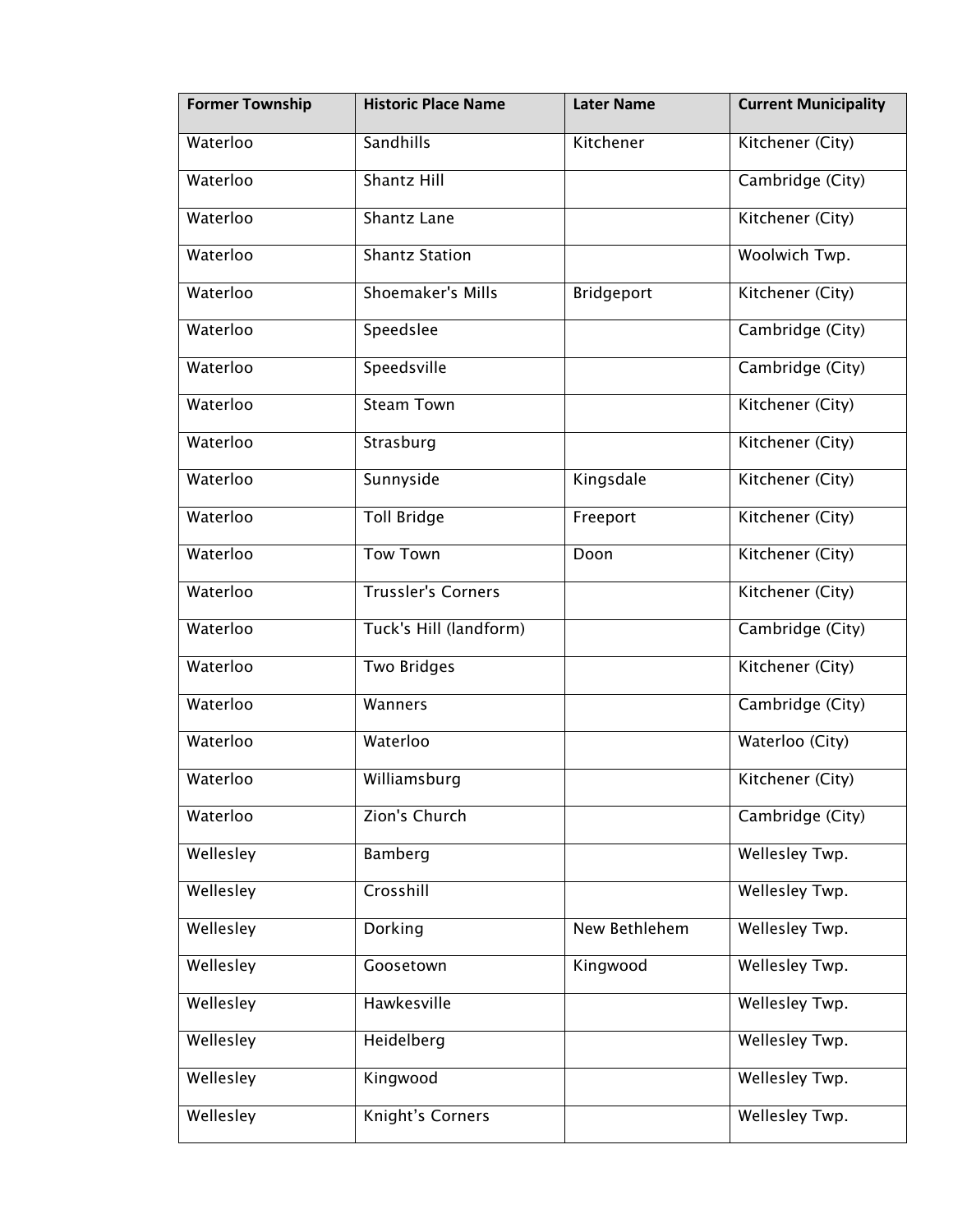| <b>Former Township</b> | <b>Historic Place Name</b> | <b>Later Name</b> | <b>Current Municipality</b> |
|------------------------|----------------------------|-------------------|-----------------------------|
| Wellesley              | Linwood                    |                   | Wellesley Twp.              |
| Wellesley              | New Bethlehem              | Dorking           | Wellesley Twp.              |
| Wellesley              | Queen's Bush (area)        |                   | Wellesley Twp.              |
| Wellesley              | Schmittsville              | Wellesley         | Wellesley Twp.              |
| Wellesley              | St. Alphonse               | St. Clements      | Wellesley Twp.              |
| Wellesley              | St. Clements               |                   | Wellesley Twp.              |
| Wellesley              | Wallenstein                |                   | Wellesley Twp.              |
| Wellesley              | Weimar                     | Bamberg           | Wellesley Twp.              |
| Wellesley              | Wellesley                  |                   | Wellesley Twp.              |
| Wellesley              | Woodside                   | Kingwood          | Wellesley Twp.              |
| Wilmot                 | Baden                      |                   | Wilmot Twp.                 |
| Wilmot                 | Baden Hills (landform)     |                   | Wilmot Twp.                 |
| Wilmot                 | <b>Berlet's Corners</b>    |                   | Wilmot Twp.                 |
| Wilmot                 | Cassel                     | New Hamburg       | Wilmot Twp.                 |
| Wilmot                 | Hamburgh                   | New Hamburg       | Wilmot Twp.                 |
| Wilmot                 | Haysville                  |                   | Wilmot Twp.                 |
| Wilmot                 | <b>Holland Mills</b>       |                   | Wilmot Twp.                 |
| Wilmot                 | Jonestown (or Jonesboro)   | Haysville         | Wilmot Twp.                 |
| Wilmot                 | Josephburg                 |                   | Wilmot Twp.                 |
| Wilmot                 | Lisbon                     |                   | Wilmot Twp.                 |
| Wilmot                 | Luxemburg                  |                   | Wilmot Twp.                 |
| Wilmot                 | Mannheim                   |                   | Wilmot Twp.                 |
| Wilmot                 | <b>New Dundee</b>          |                   | Wilmot Twp.                 |
| Wilmot                 | New Hamburg                |                   | Wilmot Twp.                 |
| Wilmot                 | New Prussia                |                   | Wilmot Twp.                 |
| Wilmot                 | Petersburg                 |                   | Wilmot Twp.                 |
| Wilmot                 | Philipsburg                |                   | Wilmot Twp.                 |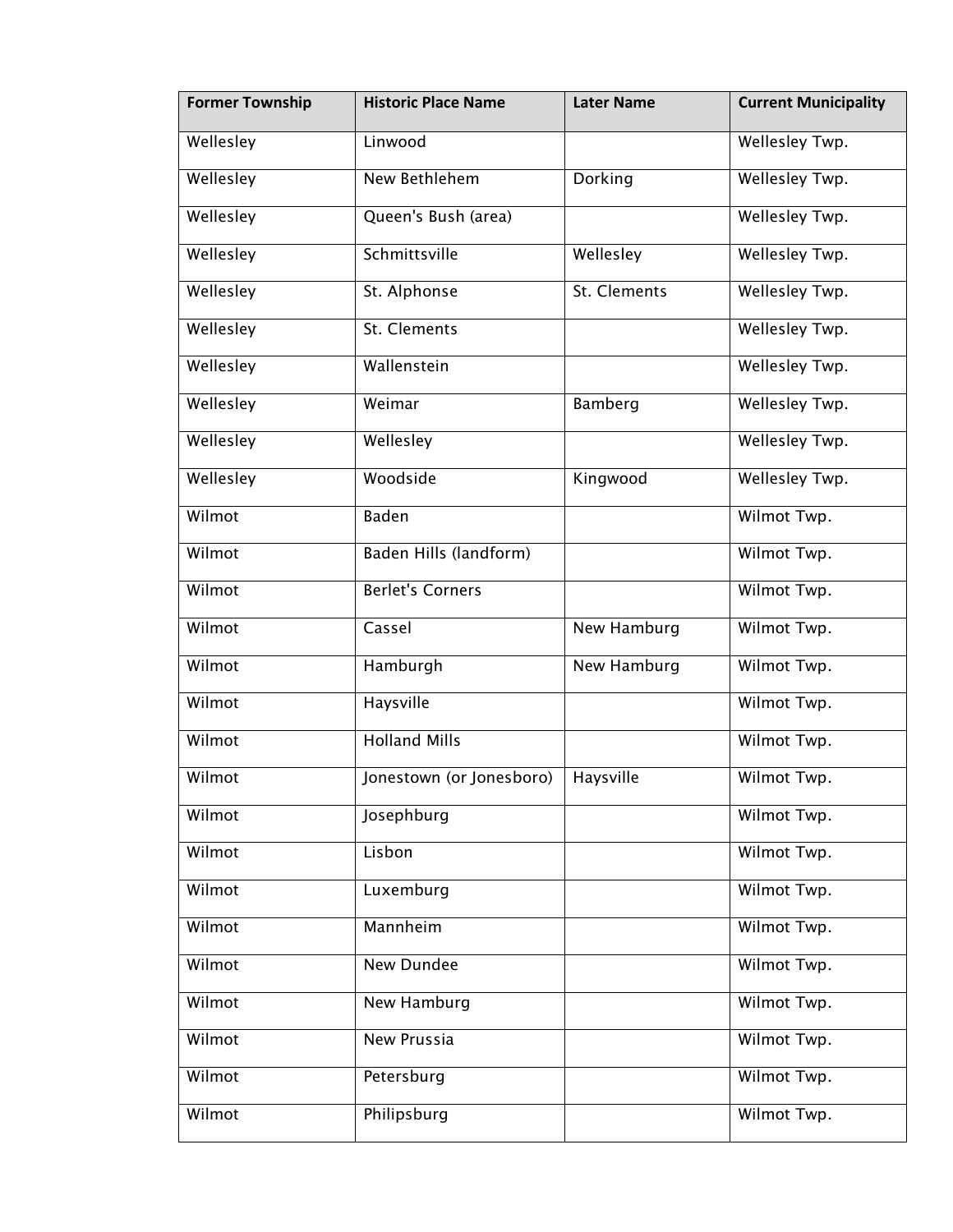| <b>Former Township</b> | <b>Historic Place Name</b>   | <b>Later Name</b>       | <b>Current Municipality</b> |
|------------------------|------------------------------|-------------------------|-----------------------------|
| Wilmot                 | Pinehill                     |                         | Wilmot Twp.                 |
| Wilmot                 | <b>Punkeydoodles Corners</b> |                         | Wilmot Twp.                 |
| Wilmot                 | Rosebank                     |                         | Wilmot Twp.                 |
|                        | Shinglestettl (or            |                         |                             |
| Wilmot                 | Shinglesteddle)              | Shingletown             | Wilmot Twp.                 |
| Wilmot                 | Shingletown                  |                         | Wilmot Twp.                 |
| Wilmot                 | St. Agatha                   |                         | Wilmot Twp.                 |
| Wilmot                 | <b>Surasas Springs</b>       | Rosebank                | Wilmot Twp.                 |
| Wilmot                 | Victoriaburg                 | Shingletown             | Wilmot Twp.                 |
| Wilmot                 | Waldau                       |                         | Wilmot Twp.                 |
| Wilmot                 | Weissenburg                  | Baden                   | Wilmot Twp.                 |
| Wilmot                 | Wilby                        |                         | Wilmot Twp.                 |
| Wilmot                 | Wilmot                       | St. Agatha              | Wilmot Twp.                 |
| Wilmot                 | <b>Wilmot Center</b>         |                         | Wilmot Twp.                 |
| Wilmot                 | Wilmot Village               | Haysville               | Wilmot Twp.                 |
|                        | Blockstettl (or              |                         |                             |
| Woolwich               | Bluckstettl)                 | Conestogo               | Woolwich Twp.               |
| Woolwich               | <b>Bristow's Corners</b>     | Elmira                  | Woolwich Twp.               |
| Woolwich               | <b>Buehler's Corners</b>     | <b>Wagner's Corners</b> | Woolwich Twp.               |
| Woolwich               | Conestoga                    | Conestogo               | Woolwich Twp.               |
| Woolwich               | Conestogo                    |                         | Woolwich Twp.               |
| Woolwich               | Cox's Creek                  | Winterbourne            | Woolwich Twp.               |
| Woolwich               | East Woolwich                | Winterbourne            | Woolwich Twp.               |
| Woolwich               | Elmira                       |                         | Woolwich Twp.               |
| Woolwich               | Flora                        | Floradale               | Woolwich Twp.               |
| Woolwich               | Floradale                    |                         | Woolwich Twp.               |
| Woolwich               | <b>Heidelberg Station</b>    |                         | Woolwich Twp.               |
| Woolwich               | Jacobstettl                  | St. Jacobs              | Woolwich Twp.               |